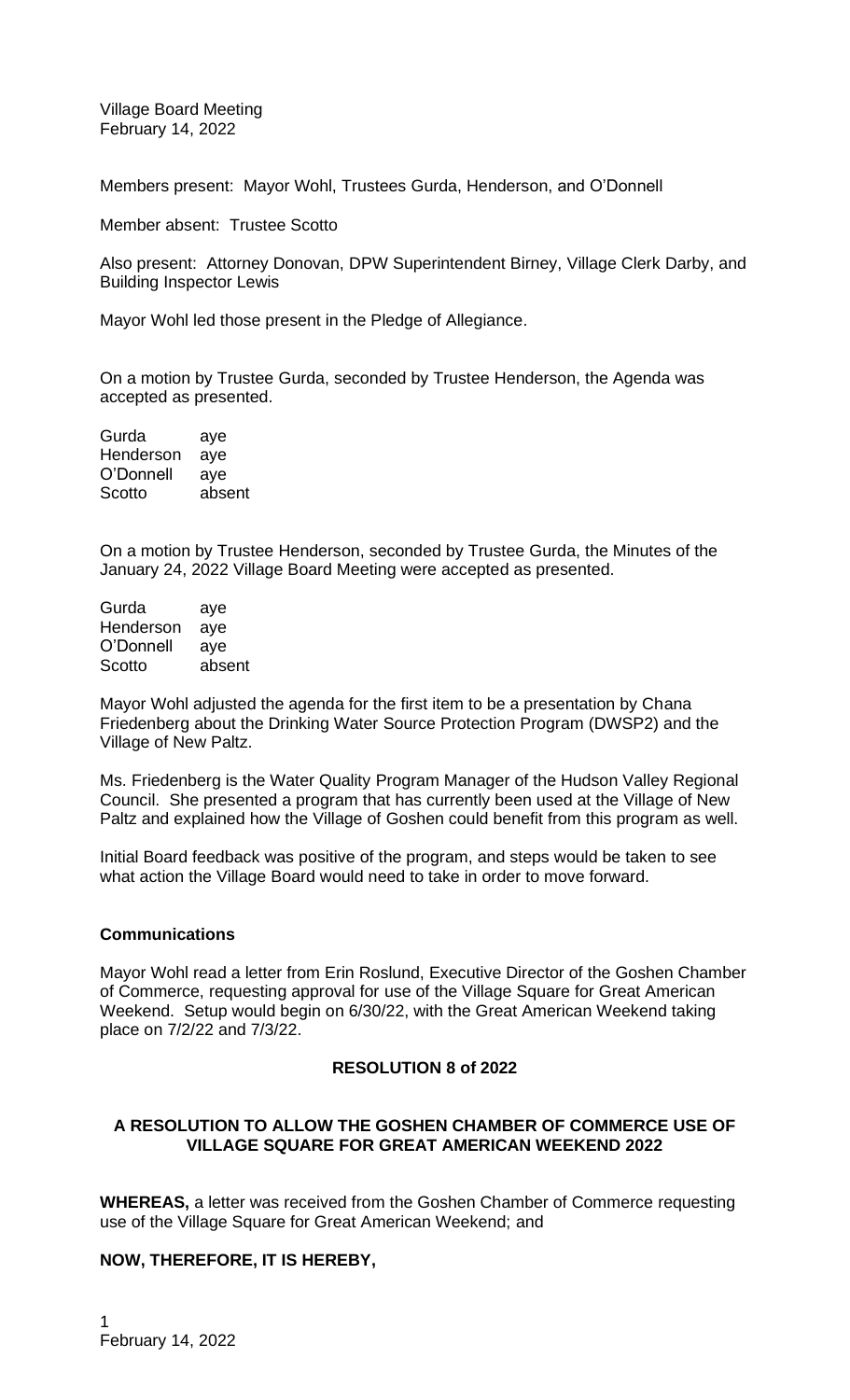**RESOLVED,** that the Village Board of the Village of Goshen hereby accepts the request for the Goshen Chamber of Commerce to use Village Square for Great American **Weekend** 

and it is further

**RESOLVED**, that the following are specific to the request:

- 1. Setup will begin on 6/30/22;
- 2. Great American Weekend is scheduled for July 2<sup>nd</sup> and 3<sup>rd</sup>, 2022;
- 3. Vendors, musical acts and crafts for children are planned;
- 4. Vendors have been instructed to submit a Certificate of Liability indemnifying the Village of Goshen, First Presbyterian Church, the Goshen Central School District, and the Goshen Chamber of Commerce once approved; and
- 5. The Goshen Chamber of Commerce will also complete an Indemnification form for use of Village property.

Motion to adopt by Trustee O'Donnell and seconded by Trustee Henderson. The vote was  $3$  ayes to 0 nays with 0 abstentions. The Mayor declared the Resolution adopted on February 14, 2022.

Mayor Wohl read a letter from Randy Klieverik, Race Director of the 2022 Great American Weekend 5k/10k Goshen Rotary Run, requesting approval from the Village of Goshen to schedule their 5k/10k Goshen Rotary Run on 7/3/22.

# **RESOLUTION 9 of 2022**

## **A RESOLUTION TO ALLOW THE ROTARY CLUB OF GOSHEN TO HOLD THEIR 2022 GREAT AMERICAN WEEKEND 5K/10K GOSHEN ROTARY RUN**

**WHEREAS,** a letter was received from The Rotary Club of Goshen requesting approval from the Village of Goshen to schedule the 2022 Great American Weekend 5k/10k Goshen Rotary Run on Saturday, July 2, 2022; and

# **NOW, THEREFORE, IT IS HEREBY,**

**RESOLVED,** that the Village Board of the Village of Goshen hereby approves The Rotary Club of Goshen to hold their 2022 Great American Weekend 5k/10k Goshen Rotary Run

and it is further

**RESOLVED**, that the following are specific to the request:

- 1. Race registration will begin at 6:30AM; and
- 2. The race will commence at 8 am and should be concluded by 10:30 AM; and
- 3. The race will follow the same course as previous years, with both the 5k and 10k race starting on Erie Street at the Orange County Government Center and finishing on Park Place;
- 4. An Insurance Certificate naming the Village of Goshen as Certificate Holder, will be presented to Village about 2 weeks prior to the event;
- 5. As in previous years, upon the Village Board's approval The Rotary Club of Goshen will connect with Village Police Chief Watt to coordinate the required traffic control assistance during the race; and
- 6. The expenses related to this assistance will be covered by the Goshen Rotary Club per an earlier agreement.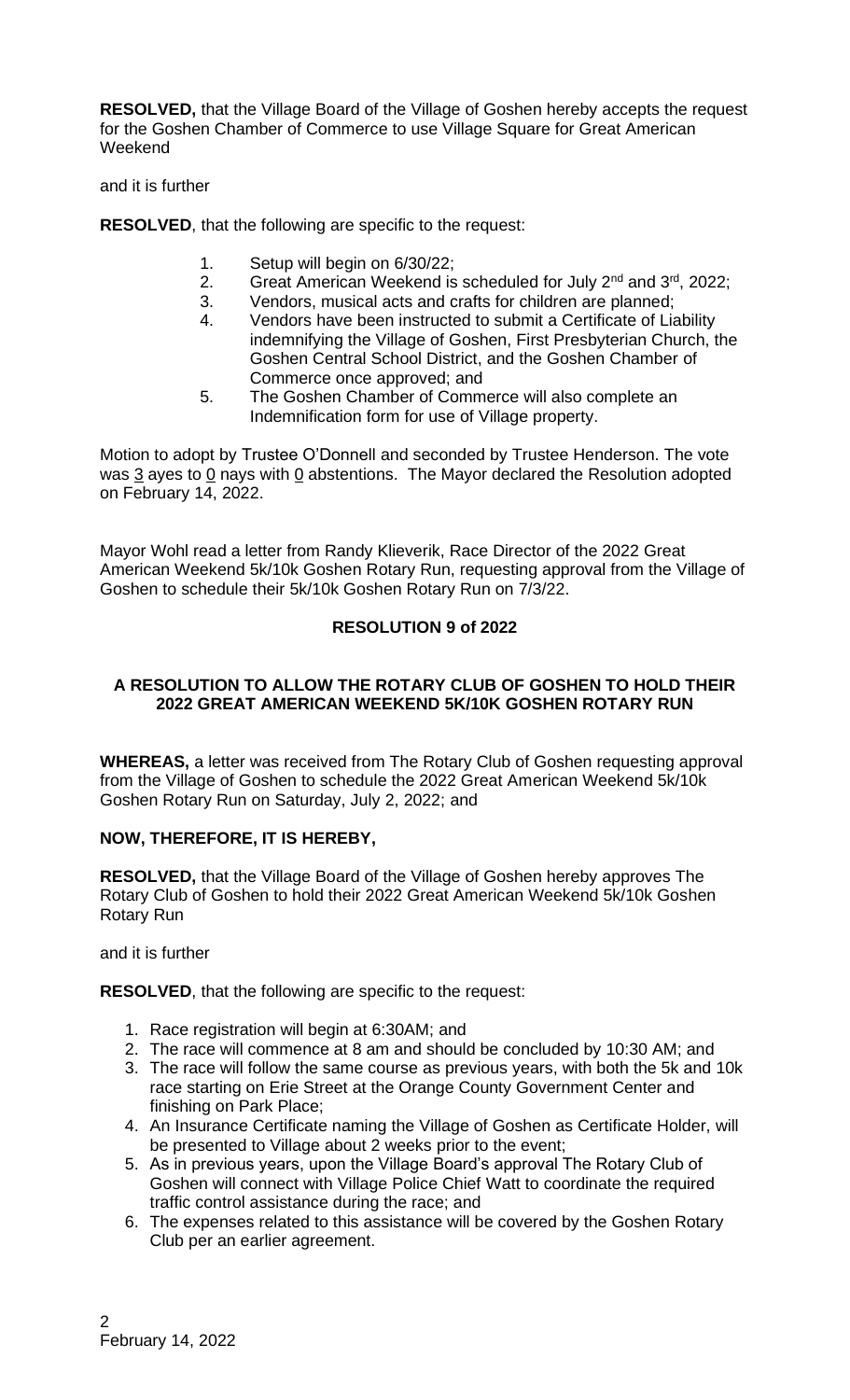Motion to adopt by Trustee Gurda and seconded by Trustee O'Donnell. The vote was 3 ayes to  $0$  nays with  $0$  abstentions. The Mayor declared the Resolution adopted on February 14, 2022.

Mayor Wohl read a letter from Engineering & Surveying Properties about the Goshen Hosptiality Project located at Cheechunk Road & 6 ½ Station Road, where they were requesting water and sewer service.

The Board agreed with inviting Engineering & Surveying Properties to a future board meeting. Mr. Donovan advised that the current resolution will need to be revised should the Village Board move forward with the request. A letter will be sent to Town Supervisor Betro to confirm that we be a part of this project discussion.

### **Items of Business**

# **RESOLUTION 10 of 2022**

# **A RESOLUTION TO ALLOW CONTINUING EDUCATION FOR DPW WORKER**

**WHEREAS,** the DPW employee Vincent Rizzo completed his water license courses; and

**WHEREAS**, Mr. Rizzo has been responsible in the performance of his duties, has a good attendance record, volunteers for overtime in water, sewer and the street department during snow storms, and continues to show promise as an operator; and

**WHEREAS**, Mr. Rizzo would like to further his education for wastewater licensure and training; and

**WHEREAS**, there is a need for a Wastewater Treatment Plant Operator in the Village of Goshen; and

### **NOW, THEREFORE, IT IS HEREBY,**

**RESOLVED,** that the Village Board of the Village of Goshen hereby accepts the request for Mr. Rizzo to further his education

and it is further

**RESOLVED**, that the education associated with Mr. Rizzo's licensure and training is:

- 1. Wastewater Treatment Basic Operation (2-week class in August 2022): \$975
- 2. Activated Sludge Wastewater Treatment Process (1-week class in October 2022) \$575
- 3. Basic Laboratory Procedures (1-week class): \$575
- 4. Lodging (4 weeks): \$2,000 plus tax
- 5. Meals (4 weeks @ \$30/day): \$600
- 6. Total: Estimate \$4,725

Motion to adopt by Trustee Gurda and seconded by Trustee Henderson. The vote was  $\frac{3}{2}$  ayes to 0 nays with 0 abstentions. The Mayor declared the Resolution adopted on February 14, 2022.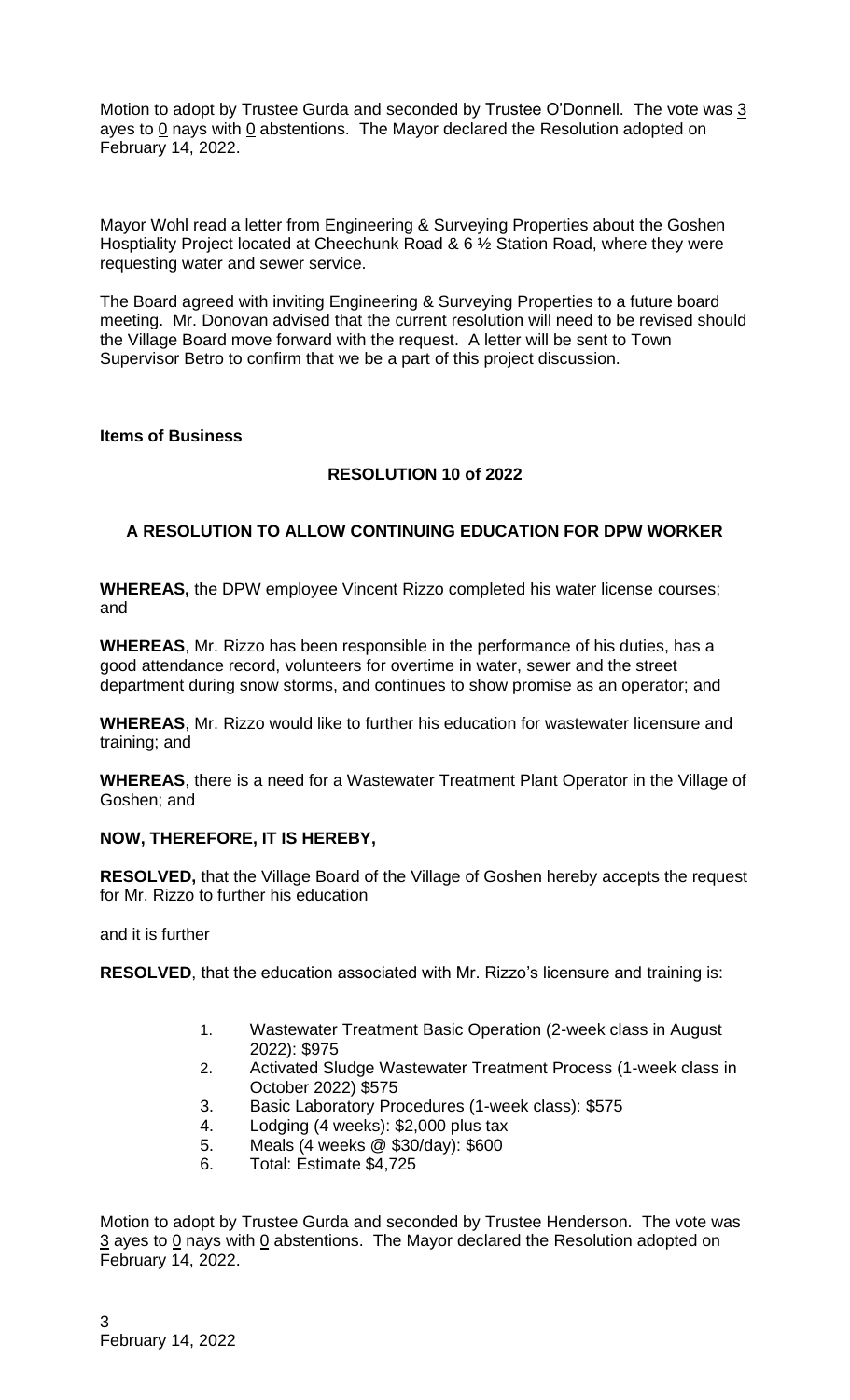# **RESOLUTION 11 of 2022**

# **A RESOLUTION AUTHORIZING THE EXPENDITURE OF \$ 9,049.00 FOR THE PURCHASE OF A SPEED TRAILER FOR THE VILLAGE POLICE DEPARTMENT**

**WHEREAS,** the Village of Goshen Police Department is in need of a new speed trailer to perform certain duties relative to control and enforcement of traffic regulations related to the speed of motor vehicles operating within the Village of Goshen; and

**WHEREAS**, the cost of said speed trailer is \$9,049.00;

# **NOW, THEREFORE, IT IS HEREBY,**

**RESOLVED,** that the Village Board of the Village of Goshen hereby approves the purchase of a speed trailer for the Village of Goshen Police Department

and it is further

**RESOLVED**, that the total amount to be expended for the speed trailer is \$9,049.

Motion to adopt by Trustee O'Donnell and seconded by Trustee Henderson. The vote was 3 ayes to 0 nays with 0 abstentions. The Mayor declared the Resolution adopted on February 14, 2022.

# **RESOLUTION 12 of 2022**

### **A RESOLUTION AUTHORIZING THE ACQUISITION OF A 2022 DODGE TRADESMAN 3500 PICK-UP TRUCK FOR THE AMOUNT OF \$53,015.00 AND FURTHER AUTHORIZING FINANCING OF SAID ACQUISITION PURSUANT TO A LEASE WITH OPTION TO PURCHASE**

**WHEREAS,** the Village of Goshen Department of Public Works (DPW") is in need of a new truck to perform certain services in furtherance of the activities and responsibilities of the DPW; and

**WHEREAS**, a 2022 Dodge Tradesman 3500 4x4 pickup truck ("the "vehicle") is available through the New York State Office of General Services ("OGS"), through the program known as the "state bid"; and

**WHEREAS,** the acquisition price of the said vehicle is \$53,015.00; and

**WHEREAS,** DPW Superintendent Scott Birney has determined that the vehicle identified herein is suitable for the purpose for which it is intended and recommends that the Village acquire said vehicle; and

**WHEREAS,** financing in the form of a lease with an option to purchase is available for this vehicle upon terms that are acceptable to the Village;

# **NOW, THEREFORE, IT IS HEREBY,**

**RESOLVED,** that the Village acquire said vehicle through the state bid for the price of \$53,015.00; and it is further

**RESOLVED,** that the Village hereby approves financing of the acquisition of the vehicle pursuant to a lease with the option to purchase; and it is further

**RESOLVED**, that the terms of the lease with the option to buy are: